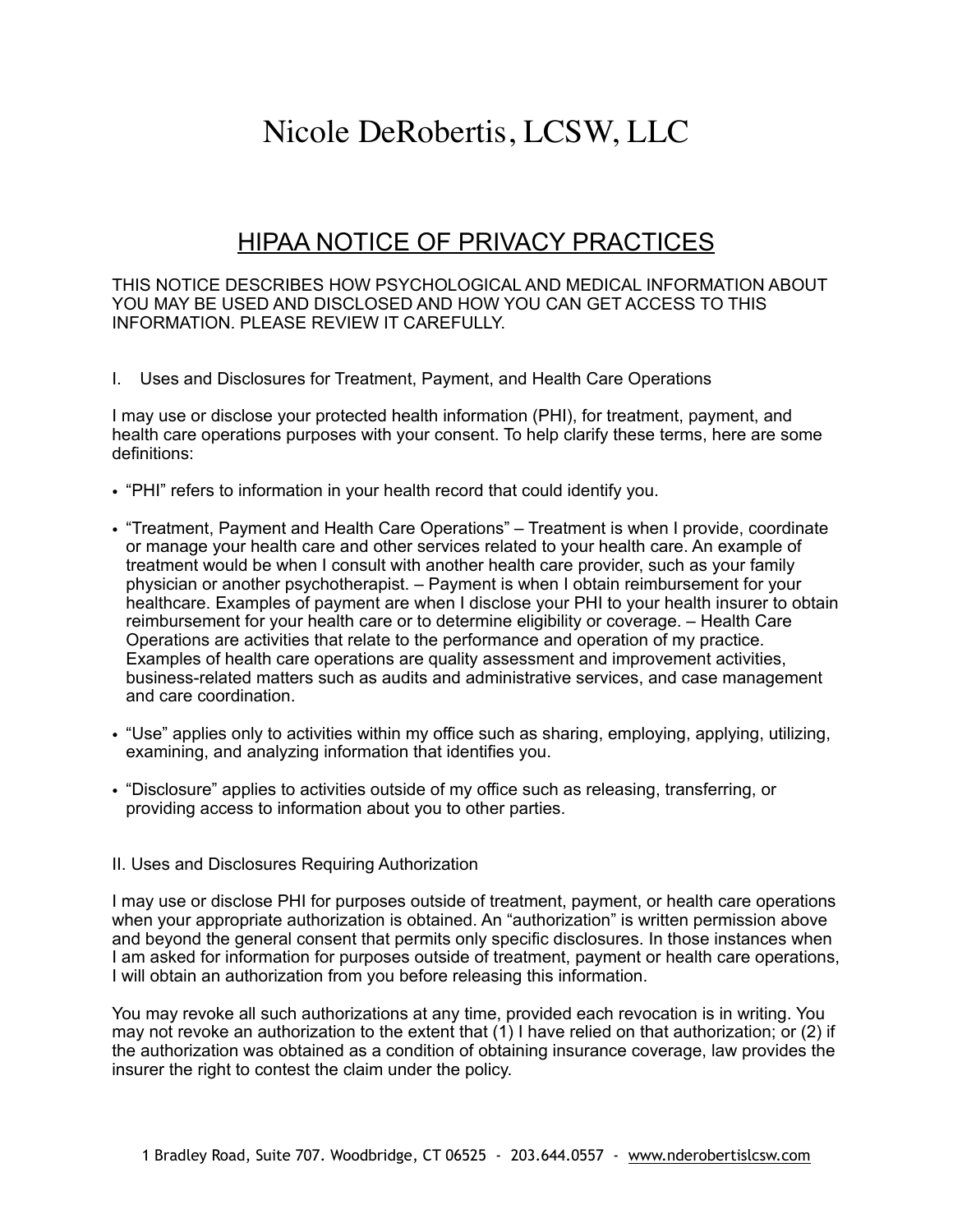#### III. Uses and Disclosures with Neither Consent nor Authorization

I may use or disclose PHI without your consent or authorization in the following circumstances:

- Child Abuse If I, in the ordinary course of my profession, have reasonable cause to suspect or believe that any child under the age of eighteen years (1) has been abused or neglected, (2) has had non-accidental physical injury, or injury which is at variance with the history given of such injury, inflicted upon such child, or (3) is placed at imminent risk of serious harm, then I must report this suspicion or belief to the appropriate authority.
- Elderly and Dependent Adult Abuse If I know or in good faith suspect that an elderly individual or an individual, who is disabled or incompetent, has been abused, I may disclose the appropriate information as permitted law.
- Health Oversight Activities If the Connecticut Department of Public Health is investigating my practice, the they may subpoena records relevant to such investigation.
- Judicial and Administrative Proceedings If you are involved in a court proceeding and a request is made for information about your diagnosis and treatment and the records thereof, such information is privileged under state law, and I will not release information without the written authorization of you or your legally appointed representative or a court order. The privilege does not apply when you are being evaluated for a third party or where the evaluation is court ordered. You will be informed in advance if this is the case.
- Serious Threat to Health or Safety If I believe in good faith that there is risk of imminent personal injury to you or to other individuals or risk of imminent injury to the property of other individuals, I may disclose the appropriate information as permitted law.
- Worker's Compensation I may disclose protected health information regarding you as authorized by and to the extent necessary to comply with laws relating to worker's compensation or other similar programs, established by law, that provide benefits for workrelated injuries or illness without regard to fault.
- Clinical Supervision and Case Consultation- Occasionally I may find it helpful to consult other professionals about a case. During this consultation I make every effort to avoid revealing the identify of my patient. The consultant is also legally bound to keep the information confidential. If you don't object, I will not tell you about these consultations unless I feel that it is important to our work together.

### IV. Patient's Rights and Psychotherapist's Duties

#### Patient's Rights:

- Right to Request Restrictions You have the right to request restrictions on certain uses and disclosures of protected health information. However, I am not required to agree to a restriction you request.
- Right to Receive Confidential Communications by Alternative Means and at Alternative Locations – You have the right to request and receive confidential communications of PHI by alternative means and at alternative locations. (For example, you may not want a family member to know that you are seeing me. On your request, I will send your bills to another address.)